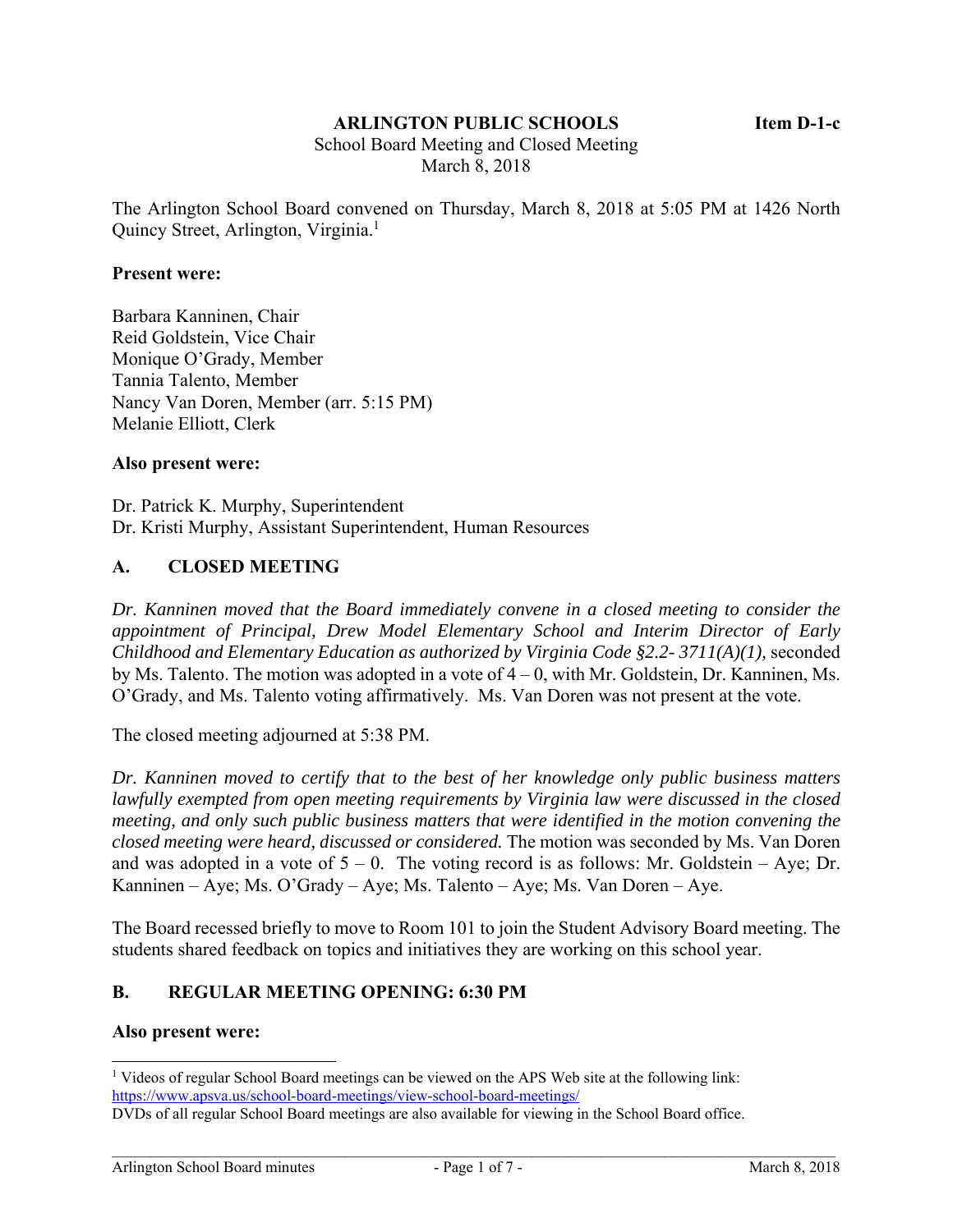Raj Adusumilli, Assistant Superintendent, Information Services John Chadwick, Assistant Superintendent, Facilities and Operations Linda Erdos, Assistant Superintendent, School and Community Relations Cintia Johnson, Assistant Superintendent, Administrative Services Dr. Tara Nattrass, Assistant Superintendent, Teaching and Learning Leslie Peterson, Assistant Superintendent, Finance and Management Lisa Stengle, Executive Director, Planning and Evaluation

- 1. Call to Order
- 2. Presentation of Colors by the Arlington Career Center JROTC
- 3. Recognitions

Ms. Pam Farrell, Supervisor, Visual and Performing Arts, shared a brief video of arts activities in APS. The Yorktown Jazz Ensemble then performed in recognition of Arts in the Schools Month. County Treasurer Carla de la Pava congratulated the finalists in the County Decal Contest, and presented the Board with artwork.

4. Announcements

Dr. Kanninen announced that the School Board will hold a Committee of the Whole Meeting, 8:30 AM on March 16 in the School Board Conference Room.

Ms. Van Doren read a statement on behalf of the Board, reassuring the community that the Board and all of Arlington Public Schools is focused on ensuring the safety of all students and families. Dr. Kanninen appreciated the school staff and community for coming together in such a difficult time.

Dr. Murphy also spoke about safety and summarized efforts in place to keep students safe. He announced upcoming events and congratulated the Wakefield Boys Basketball team for their accomplishments. After outlining the Budget development process and upcoming budget meetings, he announced registration opportunities for pre-kindergarten, elementary options, and summer school. He also shared information about the Boys of Color Leadership Conference.

# **C. CONSENT AGENDA**: (7:21 PM)

*Ms. Van Doren moved that the Board adopt the consent agenda*, seconded by Mr. Goldstein. The motion was adopted in a vote of 5 - 0, with Dr. Kanninen, Mr. Goldstein, Ms. O'Grady, Ms. Talento and Ms. Van Doren voting affirmatively. The following items or actions were approved as a part of consent:

- 1. Minutes:
	- a. February 9, 2018 Committee of the Whole Meeting (corrected)
- 2. Personnel actions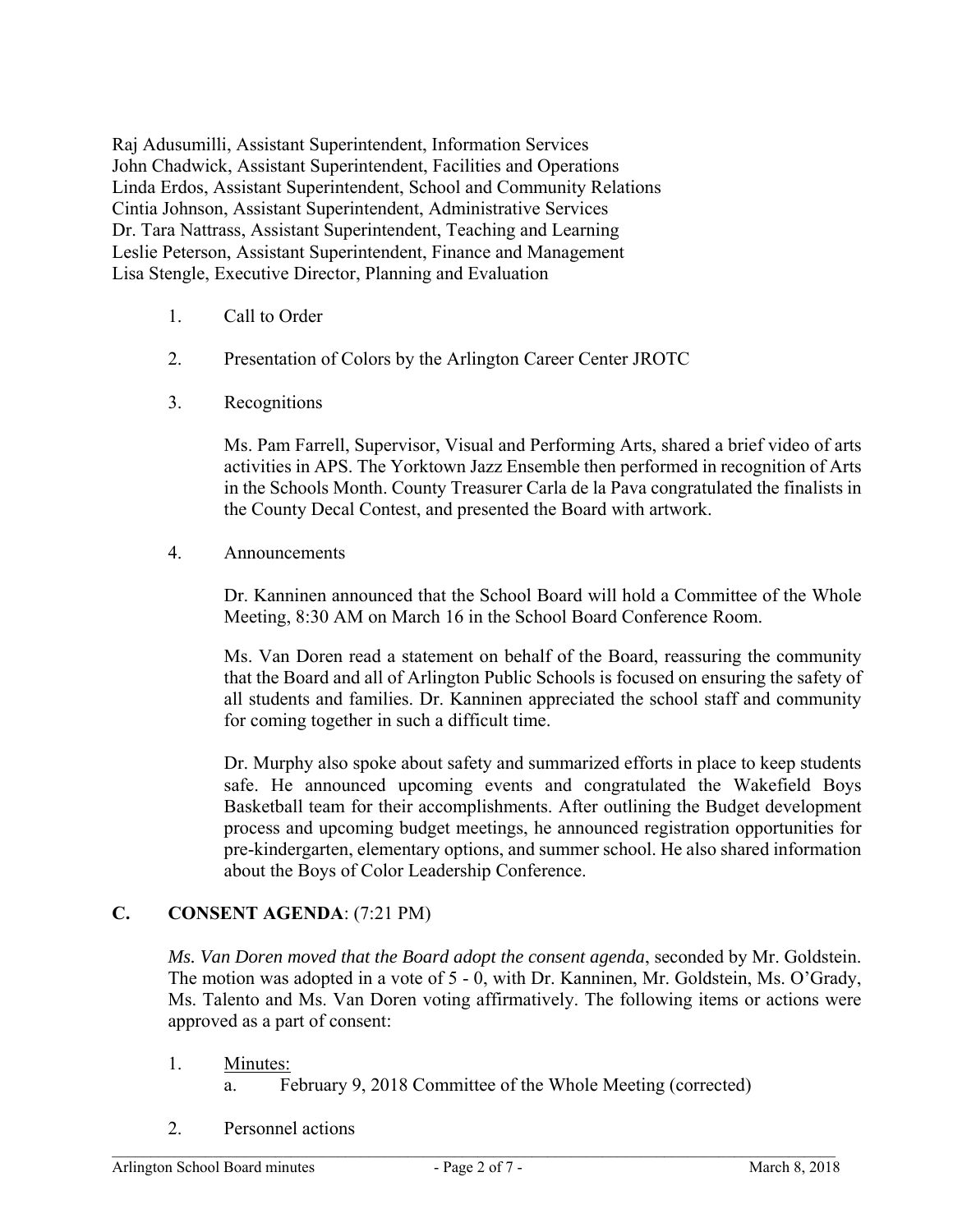# P/E-SCALE PERSONNEL

- 2 Changes in Position/Salary
- 1 Classification Request
	- Information Systems Analyst (Planning & Evaluation)

# T-SCALE PERSONNEL

- 6 Appointments
- 5 Resignations
- 1 Resignation (With Prejudice)
- 5 Retirements

## A-SCALE PERSONNEL

1 Resignation

## SUPPORT SERVICES PERSONNEL

- 5 Appointments
- 3 Changes In Position/Salary
- 2 Retirements
- 3. Briefing Reports:
	- a. Mathematics Brief
- 4. Final Design for Yorktown Internal Modifications
- 5. Randolph Window Replacement Phase 2 Contract Award
- 6. Determination to use Construction Management at Risk Delivery Method for the Education Center Renovation
- 7. Contract Amendment for Construction Management Advisor (CMA) Services for the Abingdon Project
- 8. Appointment to Advisory Committee on Transportation Choices

Dr. Kanninen announced that as a part of consent, the Board appointed Kimberley Graves as Principal, Drew Model Elementary School, and reappointed Wendy Pilch as Interim Director, Early Childhood and Elementary Education. She also announced the appointment of Mr. David McBride to the ACTC, and highlighted the Math briefing that was received.

# **D. CITIZEN COMMENT ON NON-AGENDA ITEMS**: (7:27 PM)

The following speakers addressed the Board, sharing information about an Earth Force Project to promote composting at schools, describing how this project will help protect the environment and encouraging the Board and APS to support the program:

*Ellie Rosenberg,* Gunston student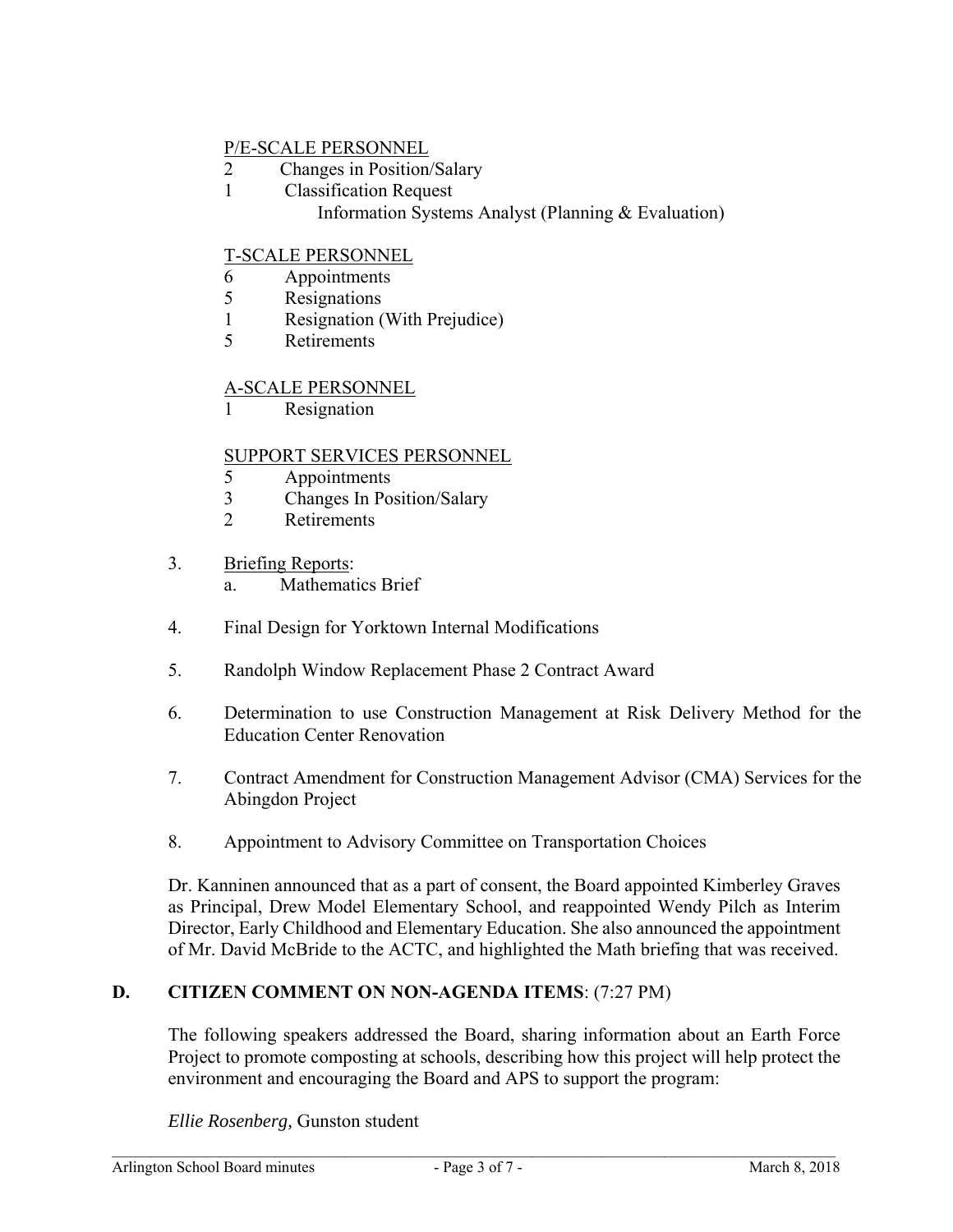*Brita Hodges,* Gunston student *Christine Gillen,* Gunston student *Ava Figuerado,* Gunston student

The following speakers addressed the Board on the proposed budget, asking that lead teacher and arts specialist positions be maintained and explaining how these staff support student learning, provide professional development and strengthen the arts program:

*Brian Bersh,* Yorktown teacher *Jina Davidson,* Wakefield teacher *Mary-Hannah Klontz,* Swanson music teacher

The following speakers also addressed the Board:

- *Josh Folb*, parent and teacher, AEA member: sharing concerns about potential reductions in force and technology costs and suggesting funds would be better used to support staff.
- *Ann Marie Douglass,* Claremont/Gunston parent: concerning the use of technology in schools, encouraging more indoor and outdoor activities and less screen time for students, and asking that parents be informed about how much time students are using devices.

The following speakers also addressed the Board, stating concerns about the elementary school planning initiative process and suggesting that APS take time to gather more information and explore options more thoroughly before deciding on changes:

*Christopher Hernandez,* Tuckahoe parent *Dawn Jessen,* Tuckahoe parent

- *Tia Alfred,* Williamsburg parent: concern about her daughter's experience at school, asking for cultural competence/diversity training and stronger efforts throughout the schools to ensure safety, respect and comfort for all students.
- *Chips Johnson*, resident: speaking on the Reed project, sharing some concerns about the process, encouraging the Board to select the integrated scheme in spite of costs, and suggesting a few options for managing the cost.

# **E. MONITORING ITEMS**: (7:54 PM)

### 1. Superintendent's 2017-18 Action Plan Update:

Dr. Murphy introduced this update on the status of current initiatives. Dr. Nattrass provided an update on policy revisions related to acceptable use of technology, outlining the process in place to review and revise existing policies. She also summarized the status and timeline for developing the inclusion policy. Dr. Murphy then shared the status of preparations for new schools and program moves, including highlights of the timeline for the projects. He also summarized the status of projects related to operational planning initiatives and capital initiatives. Mr. Chadwick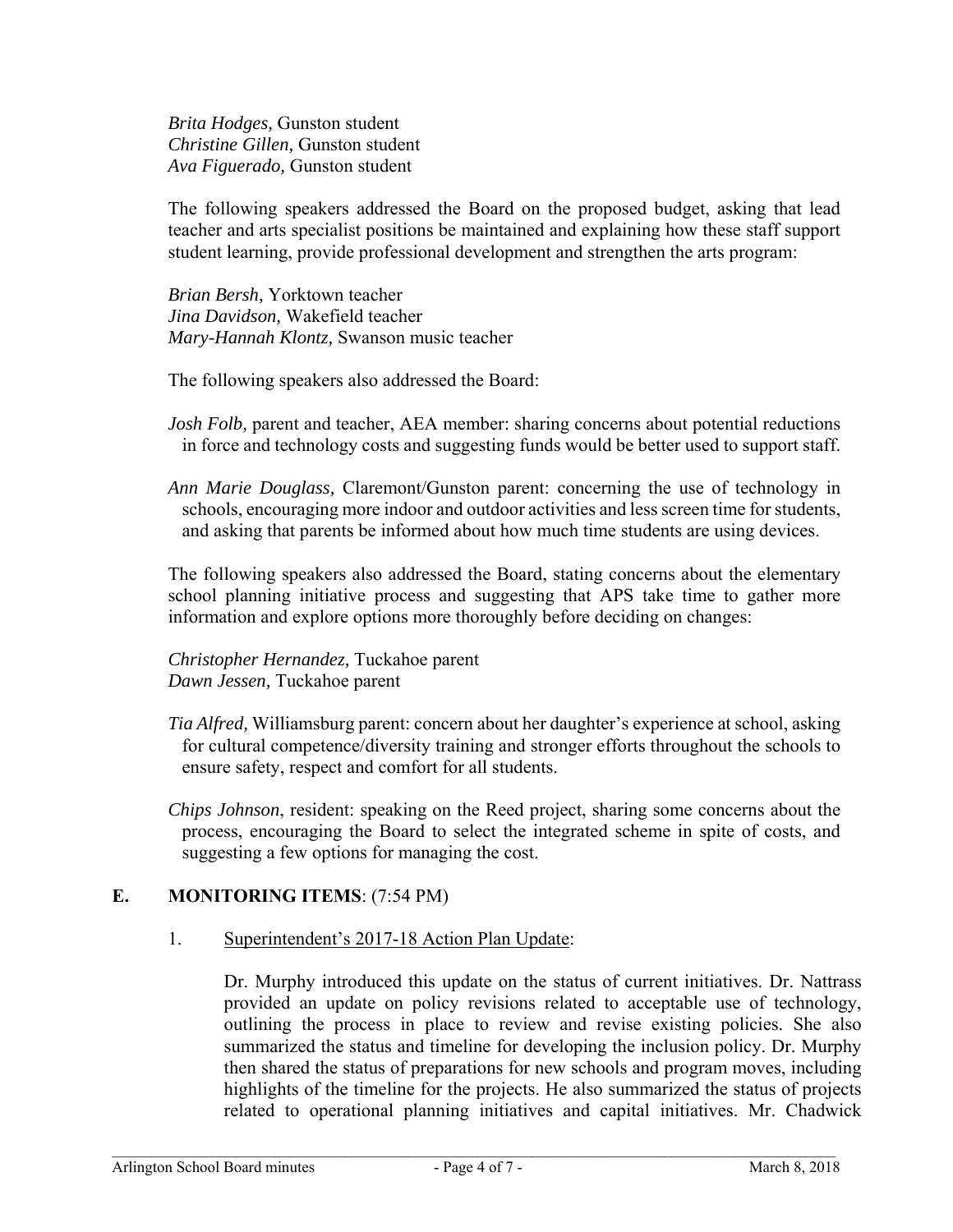provided an update on the Reed project status, confirming that the project estimates were higher than available funding. Plans are to continue discussion of the project with the Building Level Planning Committee (BLPC) and the Public Facilities Review Committee (PFRC) to look at options to reduce costs.

Responding to questions, Dr. Nattrass provided more detail on the acceptable use policies and Dr. Murphy confirmed that transfer opportunities are still available for Arlington Tech. Mr. Chadwick outlined plans for expanding the Career Center and Arlington Tech, and described the integrated scheme for Reed. The group discussed the designs for Reid that have been shared with the community and recognized that escalation of construction costs are affecting plans for many projects. Ms. O'Grady, liaison to the Reed project, noted issues that have been identified, appreciated the work of the committees and community, and encouraged continued discussion. Dr. Kanninen confirmed that no decisions have been made on elementary options, and staff continues to gather information to present to the Board in April.

## 2. School Health Advisory Board Update: (8:37 PM)

Dr. Laura Newton, Director, Student Services, and School Health Advisory Board (SHAB) Chair Vera Cardinale presented the update. Dr. Newton reviewed the SHAB profile, leadership, members, and the meeting schedule. She also summarized the issues that SHAB considers. Ms. Cardinale then presented highlights of SHAB's work, including developing a wellness policy and policy implementation procedure, drafting allergy and anaphylaxis guidelines, implementation of a hand-washing policy, and efforts to promote healthy eating and exercise. She also highlighted initiatives that SHAB continues to work on such as improving indoor air quality, addressing asthma and absenteeism, and identifying SHAB liaisons to each school.

The Board recognized the importance of SHAB and the work they do. Responding to questions, Ms. Cardinale reviewed SHAB's efforts to address obesity, and School Health Physician Dr. Sam Stebbins shared information on childhood obesity data and county efforts to address this issue. The group also discussed the guidelines that SHAB has developed on food allergies, and Dr. Nattrass updated the Board on how these guidelines and expectations are being reviewed and implemented in APS. Also discussed was ensuring that recess opportunities are provided consistently in all schools. Other topics briefly discussed were turf fields and the state initiative to have wellness councils in the schools.

## 3. Arlington Facilities and Student Accommodation Plan (AFSAP) and the 2019-28 Capital Improvement Plan Framework (CIP): (9:00 PM)

Ms. Stengle presented the AFSAP and the CIP framework, first summarizing the information in these documents and reviewing enrollment history and current enrollment. Projections for all grade levels through the 2026-2027 school year were presented, and Ms. Stengle shared projections of permanent seats available over that timeframe based on current class size. She confirmed that these figures include seats that will be added based on the projects in the current CIP.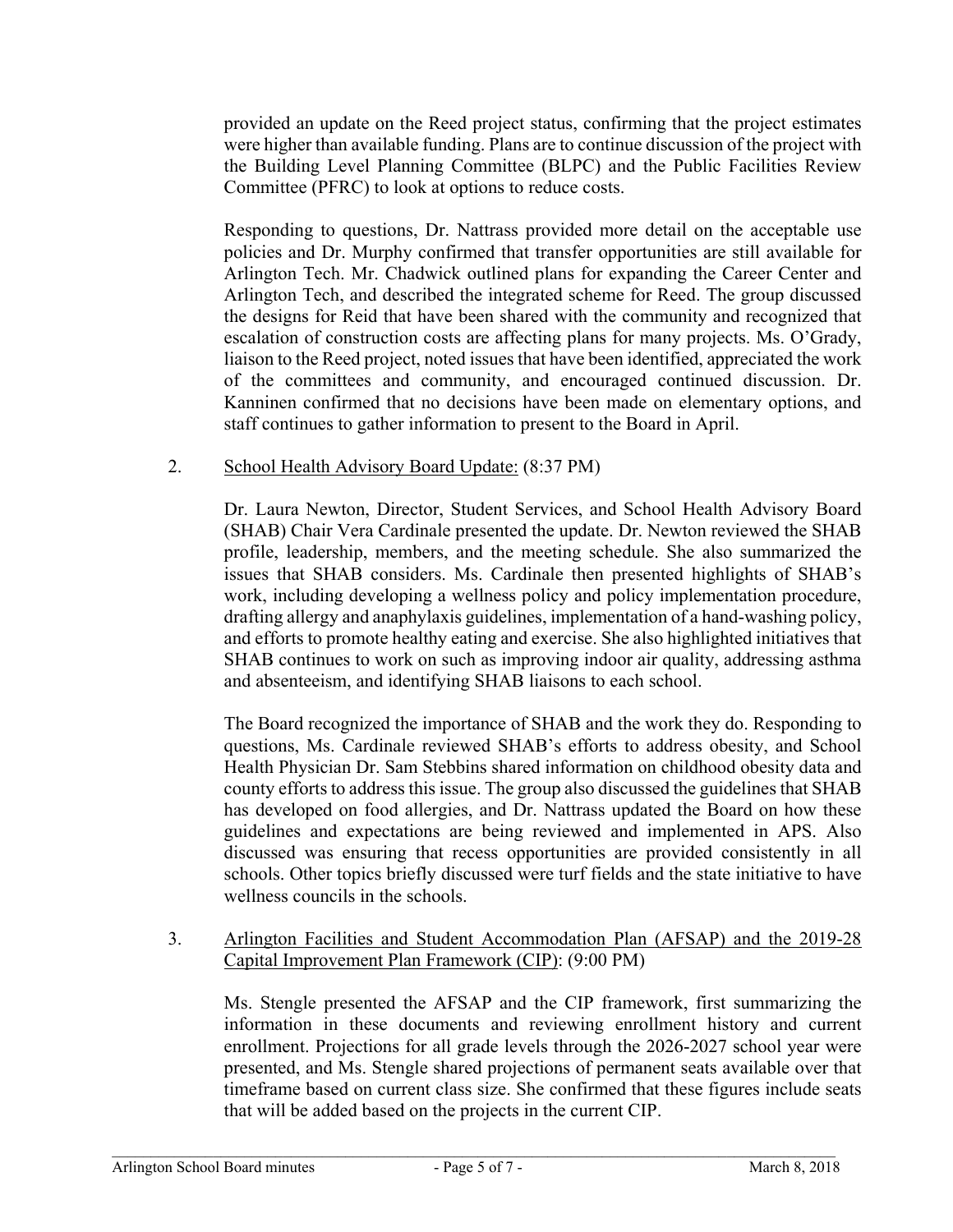Ms. Stengle then presented the annual update, reviewing program moves and transfers that have been put in place to better balance enrollment. She then spoke to development of the new CIP, reviewing current projects and how they will affect plans, and she highlighted areas where seats are needed and how staff will analyze options. In closing, she reviewed next steps in the CIP development process.

The following speakers addressed the Board, stating concerns about adding a class to Arlington Traditional School (ATS), opposing additional relocatables, and asking for further study options before deciding whether to add students:

*Hallie Zimmers,* ATS parent *Kenny Kraft,* ATS parent and ambassador *Lisa Donahue,* ATS parent *Maura McKinley Tull,* ATS parent *Brian Stout,* ATS parent *Lisa Moneymaker,* ATS PTA president and parent *Matt Armstrong,* ATS parent

The following speaker also addressed the Board:

*Cynthia Hilton,* Arlington Heights resident: supporting a comprehensive high school at the Career Center site, and asking the Board to allow the Career Center Working Group to provide their report before finalizing the CIP.

Responding to questions, Ms. Stengle described how projections are developed, outlining information that is analyzed and changes made to strengthen the process, including more collaboration with the County. She described how enrollment at options schools is determined. The group discussed the impact of crowding in the schools, how option programs are being managed, use of relocatables, and what is done with excess relocatables. Ms. Stengle also responded to questions to clarify how this information will inform the development of the CIP.

### **F. ACTION ITEM:** (9:47 PM)

- 1. Revision of Select School Board Policies
	- a. School Board Policy 35-4.1 Human Relations Employee Assistance Program
	- b. Policy 35-4.3 Workplace Violence

Dr. K. Murphy reviewed minor changes that were made to the policy in response to Board questions that were asked when this item was presented for information.

The following speaker addressed the Board:

*Ingrid Gant,* AEA president: urging the Board to support these policies which will empower and help strengthen support for employees.